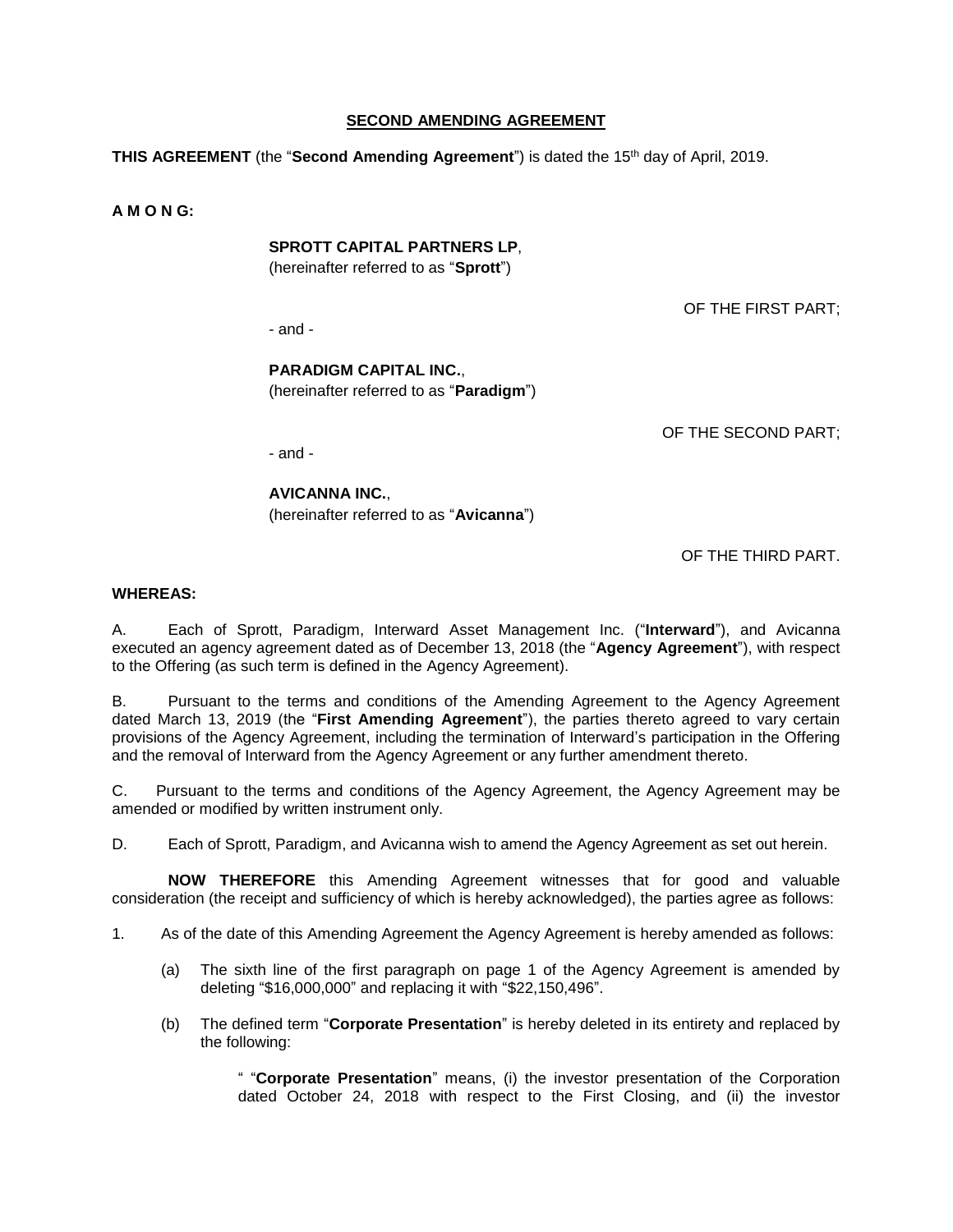presentation of the Corporation dated March 2019 with respect to the Second Closing;"

- 2. The parties hereto confirm that in all other respects, the terms, covenants, and conditions of the Agency Agreement (as amended by the First Amending Agreement) shall remain unchanged and in full force and effect, except as modified by this Second Amending Agreement. It is understood and agreed that all terms and expressions when used in this Second Amending Agreement, unless a contrary intention is expressed herein, have the same meaning as they have in the Agency Agreement.
- 3. This Second Amending Agreement shall enure to the benefit of and be binding upon the parties hereto and their respective successors and assigns.

*[Signature Page Follows]*